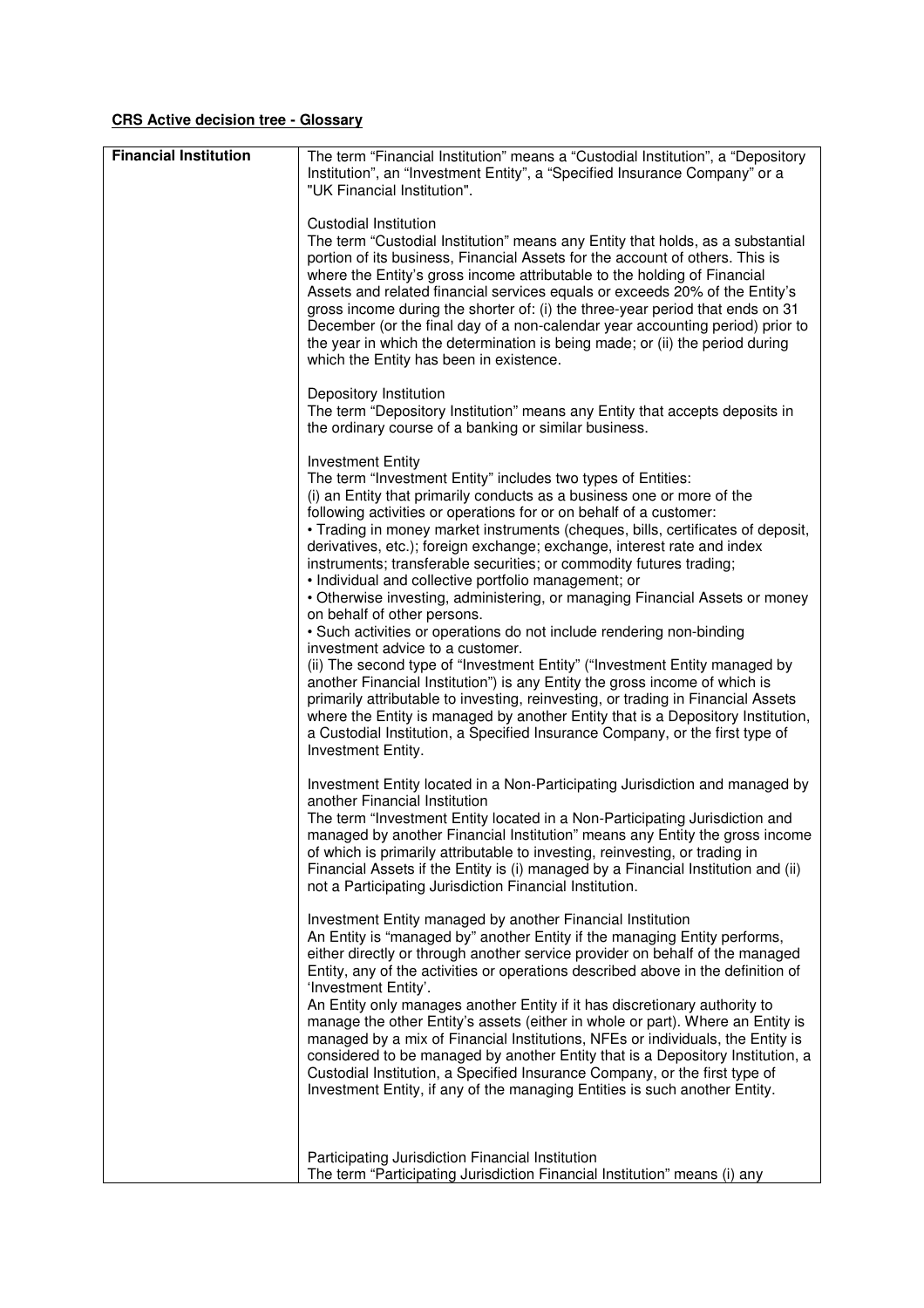|                                                     | Financial Institution that is tax resident in a Participating Jurisdiction, but<br>excludes any branch of that Financial Institution that is located outside of that<br>jurisdiction, and (ii) any branch of a Financial Institution that is not tax<br>resident in a Participating Jurisdiction, if that branch is located in such<br>Participating Jurisdiction.<br>Non-Reporting Financial Institution<br>A "Non-Reporting Financial Institution" means any Financial Institution that is:                                                                                             |
|-----------------------------------------------------|-------------------------------------------------------------------------------------------------------------------------------------------------------------------------------------------------------------------------------------------------------------------------------------------------------------------------------------------------------------------------------------------------------------------------------------------------------------------------------------------------------------------------------------------------------------------------------------------|
|                                                     | • a Governmental Entity, International Organisation or Central Bank, other<br>than with respect to a payment that is derived from an obligation held in<br>connection with a commercial financial activity of a type engaged in by a<br>Specified Insurance Company, Custodial Institution, or Depository Institution;<br>· a Broad Participation Retirement Fund; a Narrow Participation Retirement<br>Fund; a Pension Fund of a Governmental Entity, International Organisation<br>or Central Bank; or a Qualified Credit Card Issuer;<br>• an Exempt Collective Investment Vehicle; or |
|                                                     | • a Trustee-Documented Trust: a trust where the trustee of the trust is a<br>Reporting Financial Institution and reports all information required to be<br>reported with respect to all Reportable Accounts of the trust;<br>• any other defined in a countries domestic law as a Non-Reporting Financial<br>Institution.                                                                                                                                                                                                                                                                 |
|                                                     | Specified Insurance Company<br>A Specified Insurance Company is an Entity that is an insurance company (or<br>the holding company of an insurance company) that issues, or is obligated to<br>make payments with respect to, a Cash Value Insurance Contract or an<br>Annuity Contract.                                                                                                                                                                                                                                                                                                   |
|                                                     | <b>UK Financial Institution</b><br>A UK Financial institution is any financial institution resident in the UK, as<br>well as any branch of a non-resident financial institution located in the UK.                                                                                                                                                                                                                                                                                                                                                                                        |
| <b>Previous Reporting</b><br>Period / Calendar Year | The standard time period for this question would be the previous Calendar<br>Year (January to December), however, in this circumstance the Entity is<br>permitted to use its own year end timelines which could be any month within<br>the year.                                                                                                                                                                                                                                                                                                                                          |
| <b>Passive Income</b>                               | In determining what is meant by "passive income", reference must be made<br>to each jurisdiction's particular rules. Passive income would generally be<br>considered to include the portion of gross income that consists of:<br>a) dividends;<br>b) interest;                                                                                                                                                                                                                                                                                                                            |
|                                                     | c) income equivalent to interest;<br>d) rents and royalties, other than rents and royalties derived in the active<br>conduct of a business conducted, at least in part, by employees of the NFE;<br>e) annuities;                                                                                                                                                                                                                                                                                                                                                                         |
|                                                     | f) the excess of gains over losses from the sale or exchange of Financial<br>Assets that gives rise to the passive income described previously;<br>g) the excess of gains over losses from transactions (including futures,<br>forwards, options, and similar transactions) in any Financial Assets;<br>h) the excess of foreign currency gains over foreign currency losses;                                                                                                                                                                                                             |
|                                                     | i) net income from swaps; or<br>j) amounts received under Cash Value Insurance Contracts.<br>Notwithstanding the foregoing, passive income will not include, in the case of<br>a NFE that regularly acts as a dealer in Financial Assets, any income from<br>any transaction entered into in the ordinary course of such dealer's business<br>as such a dealer.                                                                                                                                                                                                                           |
| <b>Established Securities</b><br><b>Market</b>      | An Exchange that is officially recognised and supervised by a governmental<br>authority in which the market is located and that has a meaningful annual                                                                                                                                                                                                                                                                                                                                                                                                                                   |
|                                                     | value of shares traded on the exchange, for example the FTSE 100                                                                                                                                                                                                                                                                                                                                                                                                                                                                                                                          |
| <b>Investment Fund</b>                              | An example of an Investment Fund would be:-<br>- Private Equity Fund                                                                                                                                                                                                                                                                                                                                                                                                                                                                                                                      |
|                                                     | - Venture Capital Fund                                                                                                                                                                                                                                                                                                                                                                                                                                                                                                                                                                    |
|                                                     | - Leveraged Buyout Fund<br>Or any other Investment Vehicle whose purpose it is to acquire or fund                                                                                                                                                                                                                                                                                                                                                                                                                                                                                         |